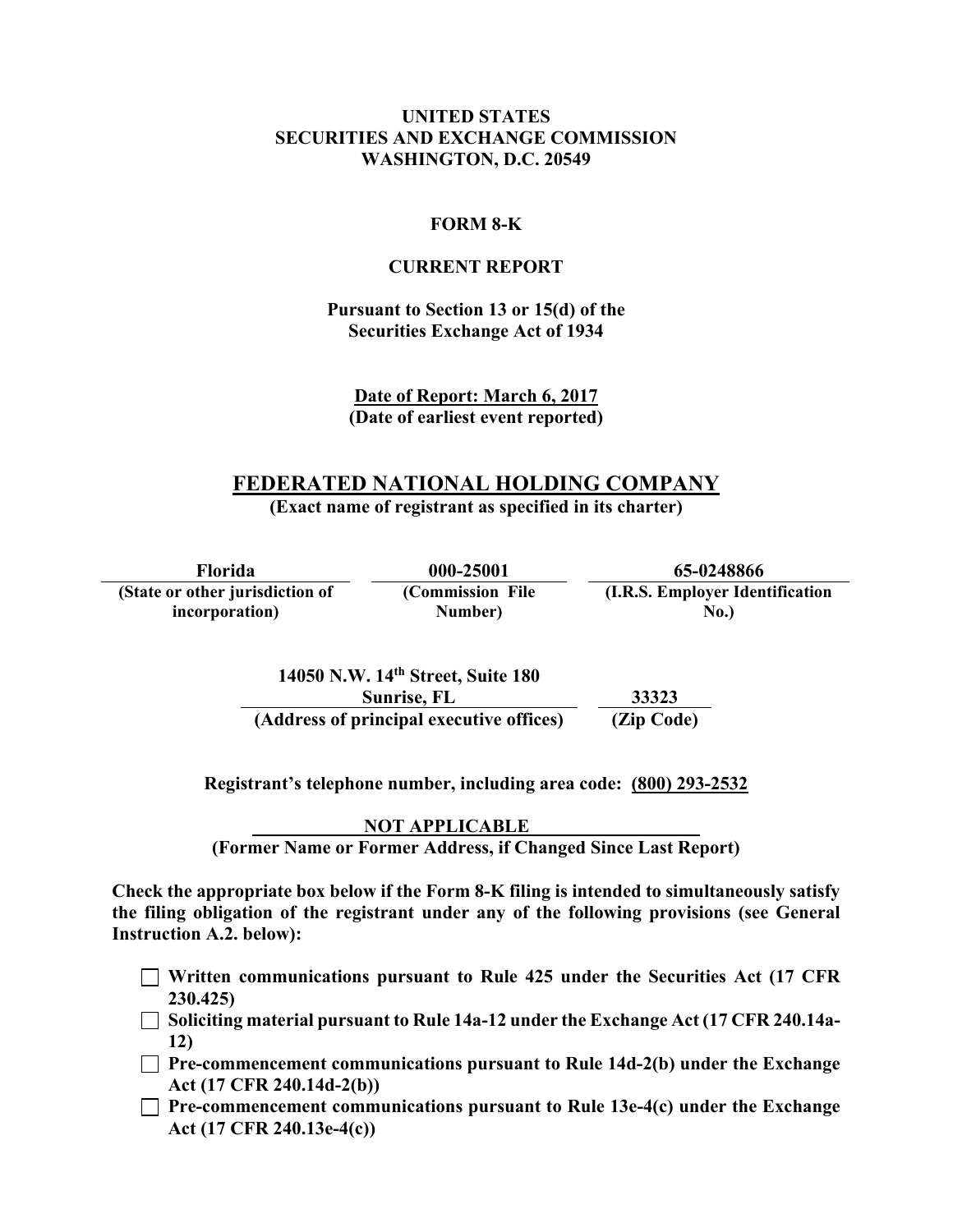#### **Item 7.01. Regulation FD Disclosure.**

Officers of Federated National Holding Company (the "Company") will present to members of the investment community as part of a non-deal road show beginning on March 7, 2017. A copy of the investor presentation to be used during these presentations is attached as Exhibit 99.1 to this Current Report on Form 8-K and is also available in the "Investor" section of the Company's website at www.fednat.com. The Company disclaims any obligation to correct or update these materials in the future.

In accordance with General Instruction B.2 to Form 8-K, the information set forth in this Item 7.01 and the investor presentation attached to this report as Exhibit 99.1 is "furnished" and shall not be deemed to be "filed" for purposes of Section 18 of the Securities Exchange Act of 1934, as amended (the "Exchange Act"), or otherwise subject to the liabilities of that Section, nor shall such information be deemed incorporated by reference in any filing under the Exchange Act or the Securities Act of 1933, as amended (the "Securities Act").

The investor presentation attached hereto as Exhibit 99.1 contains statements that may be deemed forward-looking statements within the meaning of Section 27A of the Securities Act and Section 21E of the Exchange Act. These statements are therefore entitled to the protection of the safe harbor provisions of these laws. These statements may be identified by the use of forwardlooking terminology such as "anticipate," "believe," "budget," "contemplate," "continue," "could," "envision," "estimate," "expect," "forecast," "guidance," "indicate," "intend," "may," "might," "outlook," "plan," "possibly," "potential," "predict," "probably," "pro-forma," "project," "seek," "should," "target," "will," "would," "will be," "will continue" or the negative thereof or other variations thereon or comparable terminology. The Company has based these forwardlooking statements on its current expectations, assumptions, estimates and projections. While the Company believes these expectations, assumptions, estimates and projections are reasonable, such forward-looking statements are only predictions and involve a number of risks and uncertainties, many of which are beyond the Company's control. These and other important factors may cause our actual results, performance or achievements to differ materially from any future results, performance or achievements expressed or implied by these forward-looking statements. Management cautions that any such forward-looking statements are not guarantees of future performance, and readers cannot assume that such statements will be realized or the forwardlooking events and circumstances will occur. Factors that might cause such a difference include, without limitation, the risks and uncertainties discussed under "Risk Factors" in the Company's Annual Report on Form 10-K, and discussed from time to time in the Company's reports filed with the Securities and Exchange Commission.

#### **Item 9.01 Financial Statements and Exhibits.**

- (d) Exhibits.
	- 99.1 Federated National Holding Company Investor Presentation Representing Third Quarter 2016.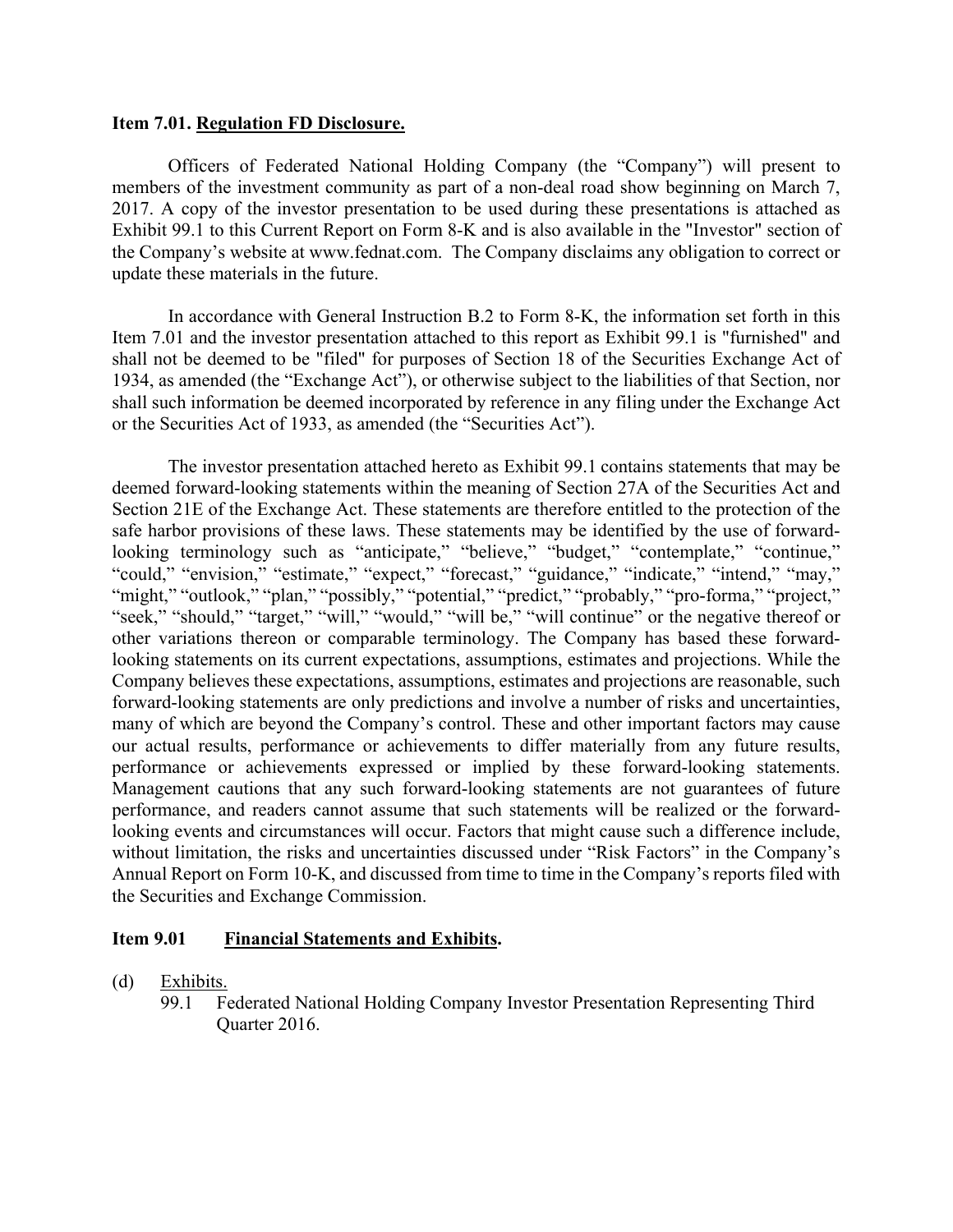#### **SIGNATURES**

Pursuant to the requirements of the Securities Exchange Act of 1934, the registrant has duly caused this report to be signed on its behalf by the undersigned hereunto duly authorized.

### **FEDERATED NATIONAL HOLDING COMPANY**

Date: March 6, 2017 By: /s/ Michael H. Braun Name: Michael H. Braun Title: Chief Executive Officer (Principal Executive Officer)